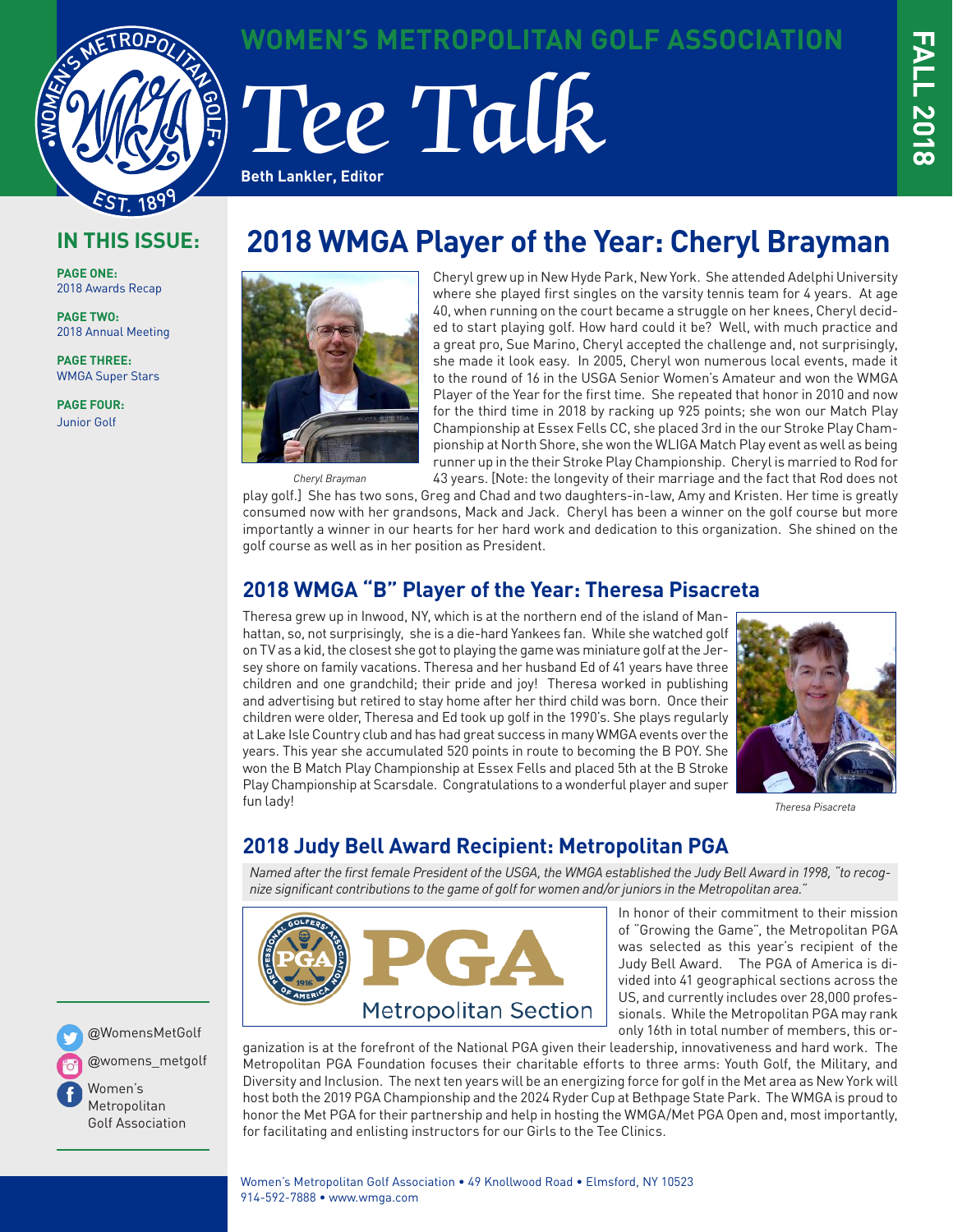# **2018 Annual Meeting**



*Joseph J. Lann Trophy Winner: Ina Kim-Schaad*



*Board of Directors Cup Winner: Jadie Shing De Tolla* **Ask your Metallies to help grow our speaker**, sannee moodie.

The 119th Annual Meeting of the WMGA was held on Wednesday, October 24th at the **North Jersey Country Club** in Wayne, New Jersey. It was well attended by members, guests, award winners and honorees from Long Island, New Jersey and Westchester/CT.

Vice President of Competitions, Teresa Egan, introduced our big winners of the season. **Cheryl Brayman** (North Shore) was named our 2018 Player of the Year and **Theresa Pisacreta** (Lake Isle) our "B" Player of the Year. Other award recipients included Interdistrict Team Match Champion, **Westchester County Club**; the Joseph J. Lann Trophy winner, **Ina Kim-Schaad** (Deepdale), as the player with the lowest gross score in Class A with a 71 at the 17<sup>th</sup> WMGA/ MGA Metropolitan Amateur Championship at St. Andrew's Golf Club and the Board of Directors Cup win-



*Annual Meeting room*

ner, **Jadie Shing DeTolla** (Port Jefferson), as the player with the lowest gross score in Class B with an 88 at the B Stroke Play Championship at Scarsdale Golf Club. Congratulations to all on a fabulous season.

The Judy Bell Award was presented by WMGA President Cheryl Brayman with great pride to the **Metropolitan PGA,** as we felt that their mission of "Growing the Game" has been fulfilled with tremendous hard work and sincere commitment. President **Brian Crowell** accepted the award with humor and a brilliant sensitivity to his overwhelming female audience.

A heartfelt thank you to **Grace Jin** who so generously donated her beautiful and unique scarves to all in attendance. What a give away! Cheryl conducted the business portion of the meeting; Val DePiro spoke about our Foundation and Barbara Klestadt presented the Treasurer's report.

We thank **Janice Moodie**, for being a truly entertaining guest speaker. Janice played 14 seasons on the LPGA tour with two victories. A native of Scotland, she began playing at age 11 and won the 1992 Scottish Ladies title. She came to the states to attend and compete for the San Jose University Women's Golf team. With her subtle brogue, she regaled us with wonderful stories of her experiences on tour, growing up in Scotland, representing Great Britain/Ireland in the '94 & '96 Curtis Cup matches, her participation in three Solheim Cup events as well as life on the tour with two small children. Truly a treat for all attending the meeting.

Events as well as the on the tour with two small children. Thuly a treat for all attending the meeting.<br>A special thank you is due to **Donna DeMarco** for organizing this successful meeting, you would never know that it was her first as Membership Chair. Special thanks also to the members of North Jersey Country Club, particularly was her first as Membership Chair. Special thanks also to the members of North Jersey Country Club, particula Board of Directors Cup Winner: Carry and Barbara Kohut for hosting our meeting. And kudos to Stephenie Harris for her help in arranging *our speaker, Janice Moodie.*



*Guest Speaker: Janice Moodie*





generous are many organizations that we know the state are worthy or your donations that are worthy of your donations, and you do not your double with the state of your double with the state of your double with the state o **WMGA Foundation in Figure 1** Guest Speaker: Janice Moodie 6 Grace Jin gift scarv **a part of your year-end giving.**



 $\mathsf{V}\mathsf{P}\mathsf{a}\mathsf{r}\mathsf{a}$  Foundation  $\mathsf{V}\mathsf{B}\mathsf{B}\mathsf{a}$ GO

*Former WMGA Presidents*



*Gail Flannigan & Laura Coash, accepting on behalf of Westchester CC, Interdistrict Champion Team*

Women's Metropolitan Golf Association • 49 Knollwood Road • Elmsford, NY 10523 914-592-7888 • www.wmga.com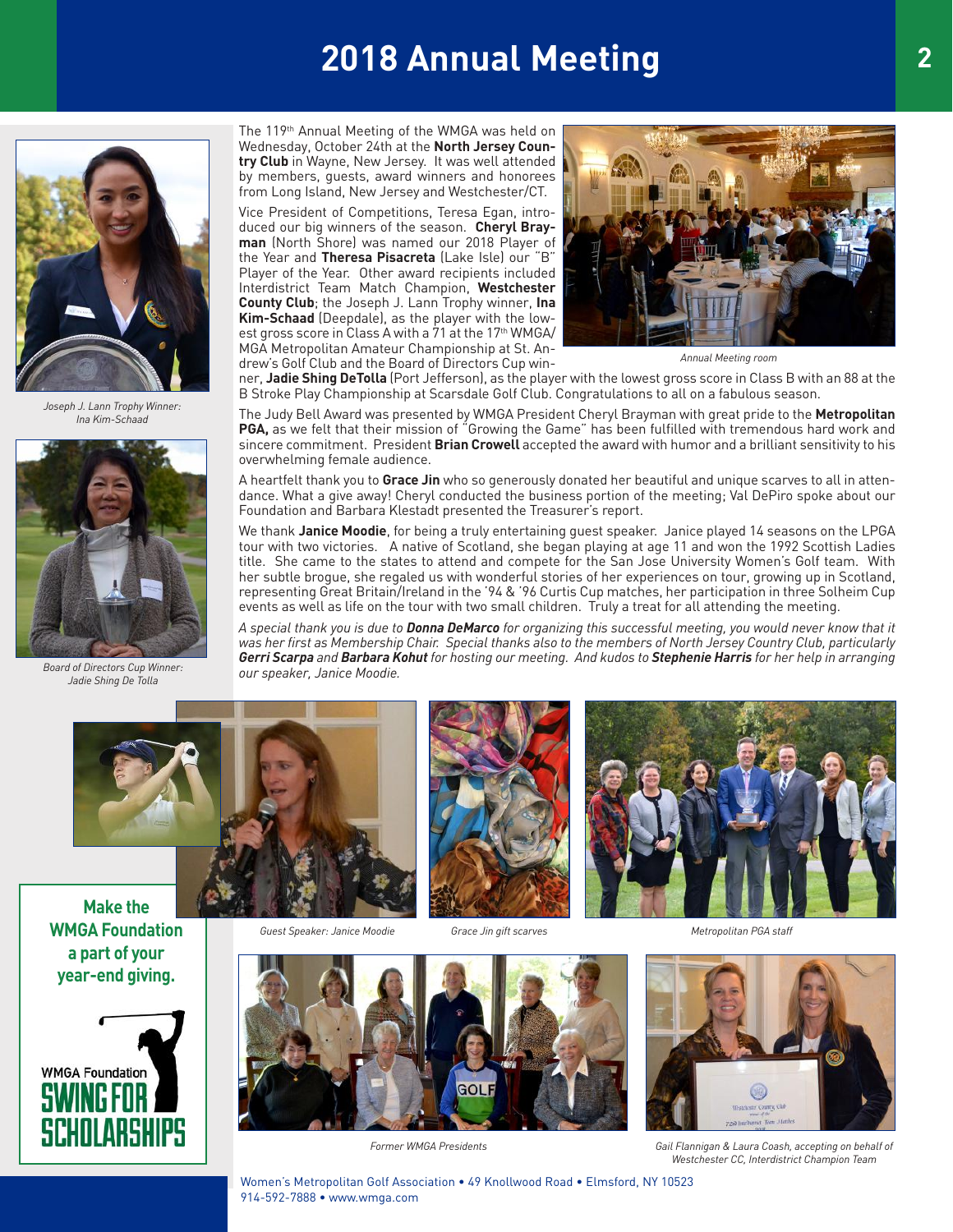# **WMGA Super Stars 3** 3

# **Members who qualified for a 2018 USGA Championship**

#### **U.S. Girls' Junior**

**Handicap Index Limit: 18.4 Age Limit: Cannot be 18 before completion of tournament** Ami Gianchandani (Montclair)

#### **U.S. Women's Amateur**

**Handicap Index Limit: 5.4 No Age Limit** Ina Kim-Schaad (Deepdale) Anina Ku (NJ National)

#### **U.S. Women's Mid-Amateur**

**Handicap Index Limit: 9.4 Age Limit: Must be 25 on or before opening of tournament** Fran Gacos (Copper Hill) Amy Hajjar (Independent)(Round of 64) Ina Kim-Schaad (Deepdale)(Round of 64) Alyssa Roland (Independent)

#### **U.S. Senior Women's Amateur**

**Handicap Index Limit: 18.4 Age Limit: Must be 50 on or before opening of tournament** Tara Fleming (NJ National) Adrienne MacLean (Somerset Hills)(Round of 32) Eileen Moriarty (Meadow Brook)

#### **U.S. Senior Women's Open**

**Handicap Index Limit: 7.4 Age Limit: Must be 50 on or before opening of tournament** Tara Fleming (NJ National)

**In keeping with our tradition-a generous contribution has been made by the WMGA to the employee Holiday Funds of our 2018 host clubs to show our appreciation for their partnership**

*Wishing All a Very Happy and Healthy Holiday Season!*

*Do you want to make next year's list? Visit www.USGA.org to register for the 2019 local qualifiers.*

## **Success at the State Level**

#### **New Jersey State Golf Association Women's Amateur:** Allison Herring (Jasna Polana)(Quarterfinals)

**Women's Mid-Amateur**

2<sup>nd</sup>: Donna McHugh (Upper Montclair) 3rd: Stephenie Harris (Watchung Valley)

#### **Women's Sr. Amateur:**

Champion: Helen Bernstein (WGA of NJ) T3: Frances Gacos (Copper Hill) T5: Susan Sardi (Cherry Valley)

#### **Women's Four-Ball:**

Champions: Frances Gacos (Copper Hill) & Kelsey Solan 2<sup>nd</sup>: Helen Bernstein (WGA of NJ) & Donna McHugh (Upper Montclair)

#### **New York State Golf Association**

**Women's Amateur:** 3rd: Alice Hodge (Bonnie Briar) 6th: Caroline Hodge (Bonnie Briar)



*With great sadness, we share the loss of a very special member:*

**Marilyn Bratz** passed away on November 21, 2018. She was a long time member of Canoe Brook CC and served as their Met Rep since 2007.



*Fran Gacos & Kelsey Solan Helen Bernstein*

#### Women's Metropolitan Golf Association • 49 Knollwood Road • Elmsford, NY 10523 914-592-7888 • www.wmga.com